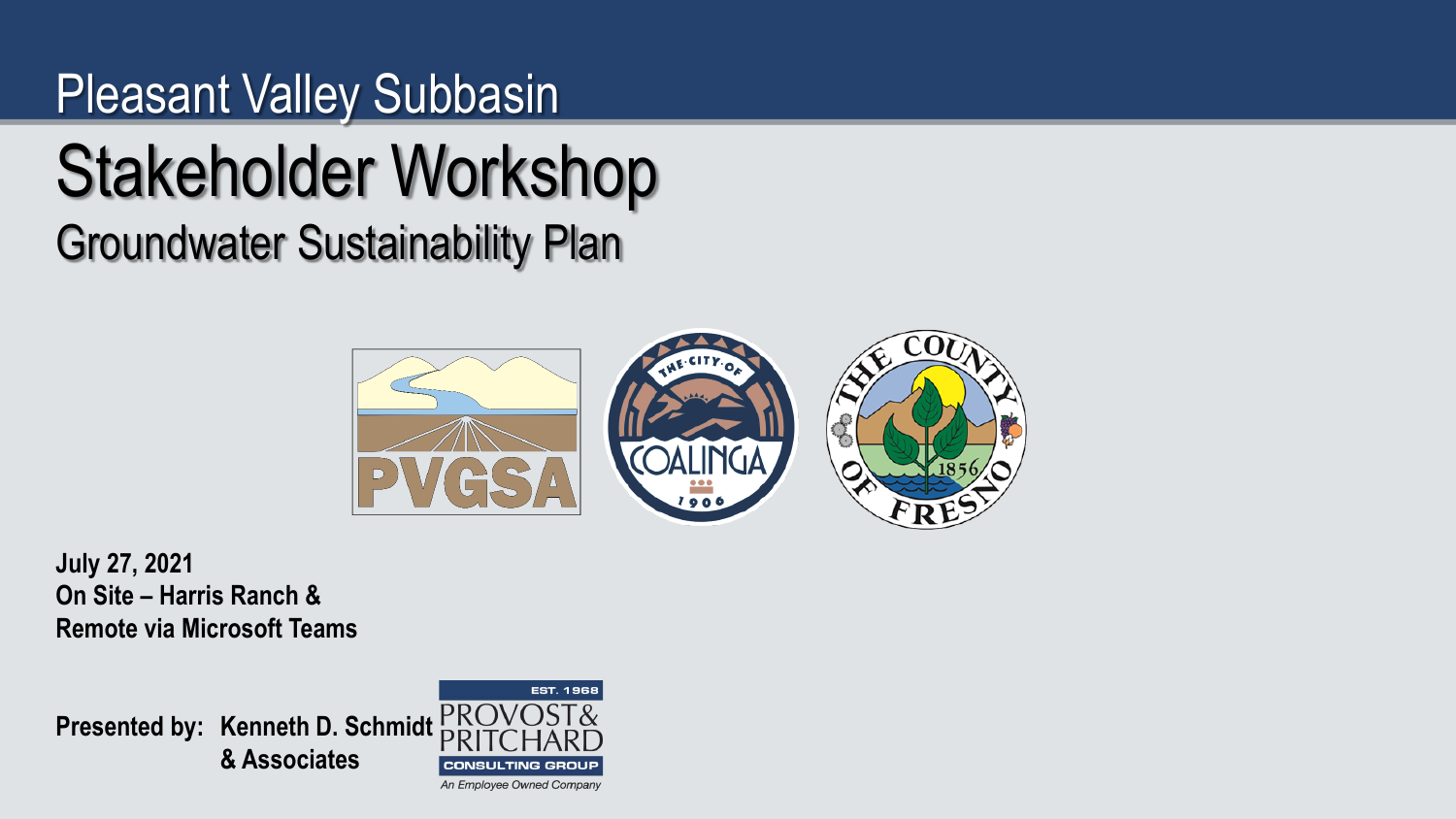### Sustainable Groundwater Management Act

The Sustainable Groundwater Management Act (SGMA) requires governments and water agencies of [high and medium priority basins](https://water.ca.gov/Programs/Groundwater-Management/Basin-Prioritization) to halt overdraft and bring groundwater basins into balanced levels of pumping and recharge. Under SGMA, these basins should reach sustainability within 20 years of implementing their sustainability plans. For critically over-drafted basins, sustainability should be reached by year 2040. For the remaining high and medium priority basins (like Pleasant Valley), 2042 is the deadline.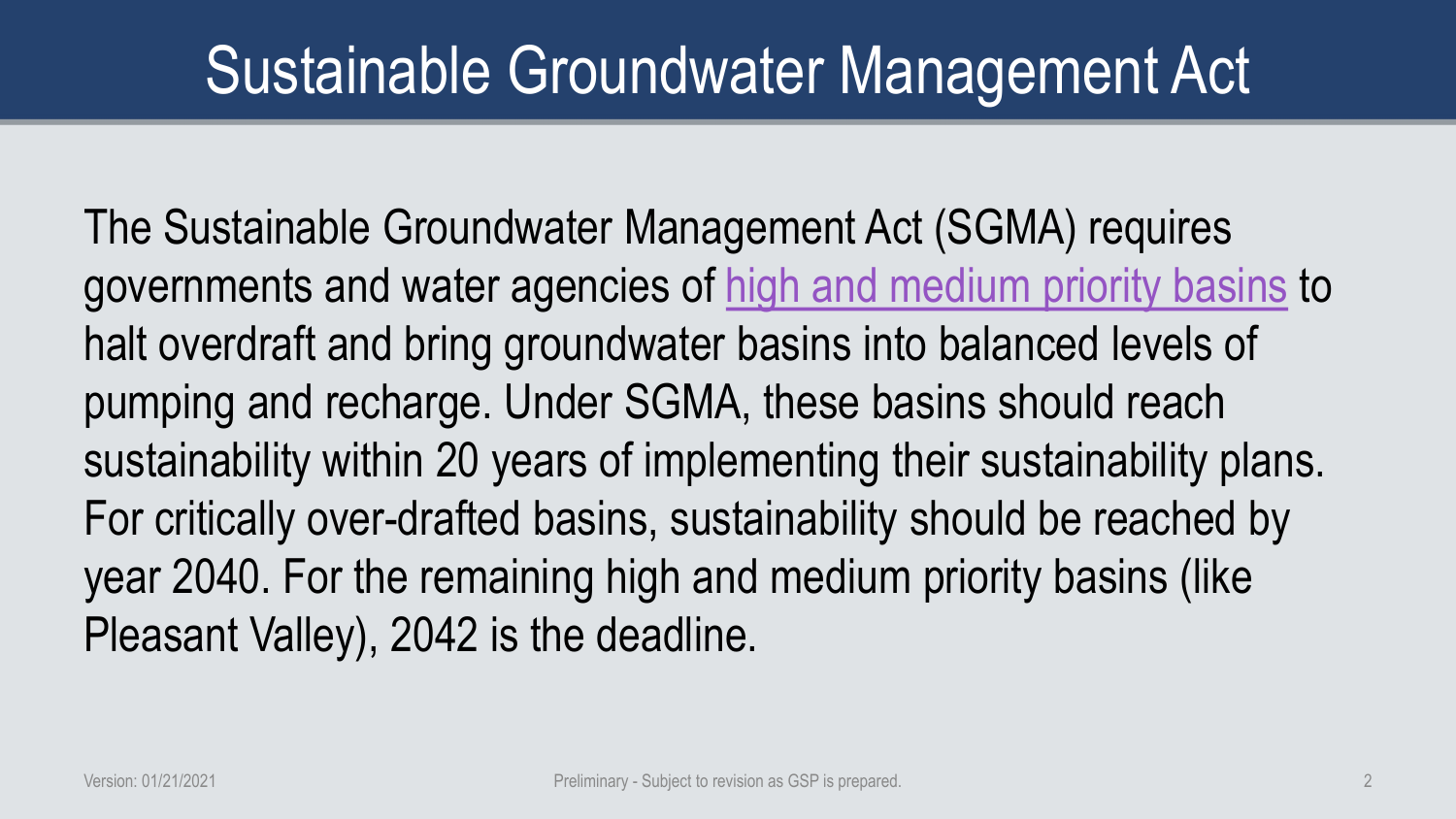# Funding – DWR Grant Prop 68

- Grant totals \$981,000
	- Funds can be used for
		- Administration of the grant with DWR
		- Technical analysis regarding defining the basin condition
		- **Writing the GSP**
		- **Engaging with stakeholders**
		- Coordination with adjacent groundwater basins
		- **Developing projects**
	- Disadvantaged community allowed for no cost share requirements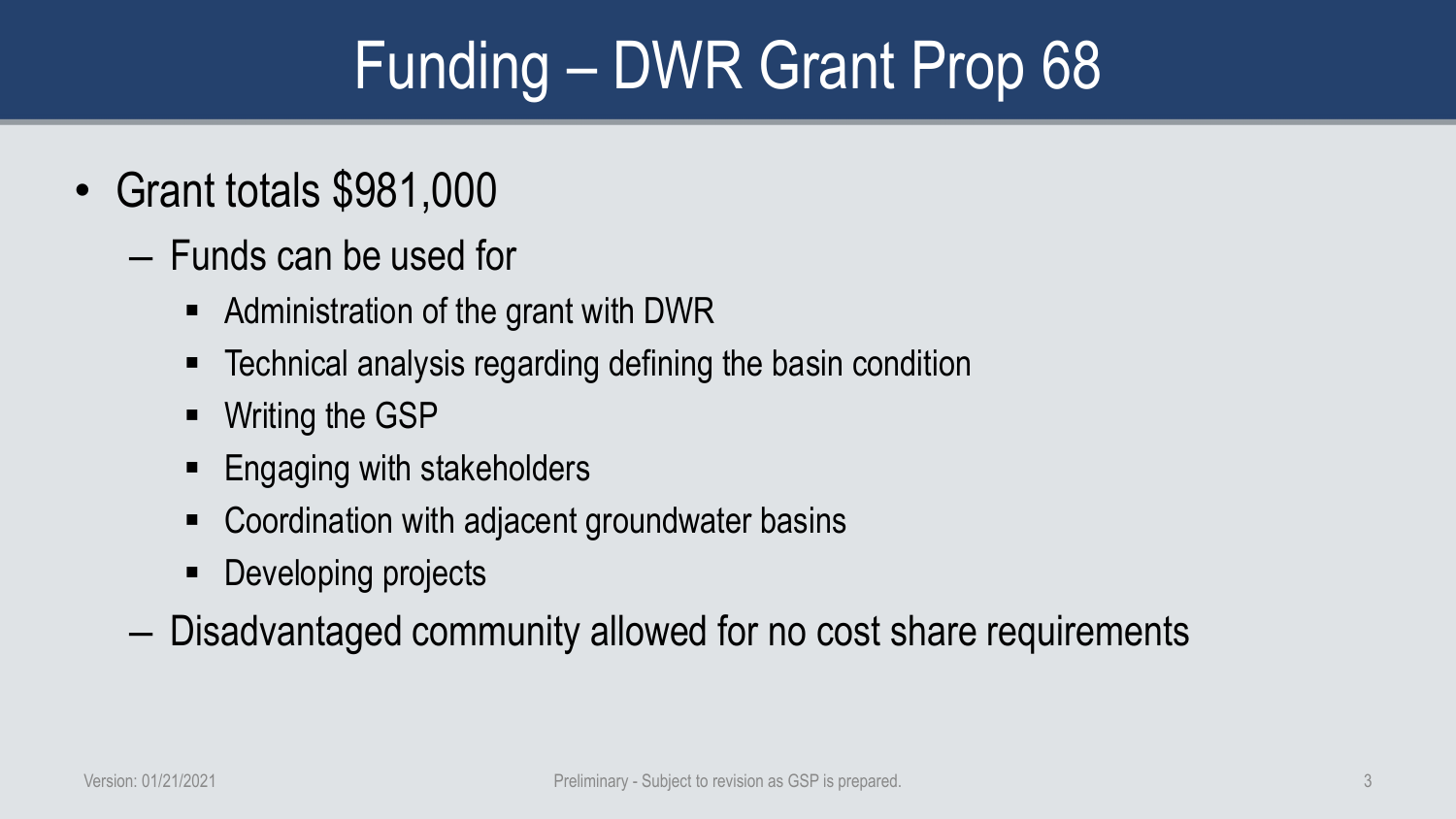# Groundwater Sustainability Plan

| <b>GSP Tasks</b>                              | <b>GSP Chapter</b> | <b>July 27th, 2021</b>                                 |  |
|-----------------------------------------------|--------------------|--------------------------------------------------------|--|
| Notice of Intent                              |                    | <b>Completed</b>                                       |  |
| Stakeholder Outreach & Engagement             | C&E Plan           | <b>Ongoing, Draft C&amp;E Plan</b><br><b>Completed</b> |  |
| <b>Basin Setting</b>                          | $\overline{2}$     | <b>Completed Draft</b>                                 |  |
| Hydrologic Groundwater Modeling/Water Budget  | 3                  | Draft complete and will<br>submit to PAC               |  |
| Sustainable Management Criteria               | 4                  | Draft to be completed by<br>end of July                |  |
| <b>Monitoring and Data Management</b>         | 5                  | Draft to be completed by<br>end of July                |  |
| <b>Projects &amp; Management Actions</b>      | 6                  | Draft to be completed by<br>end of July                |  |
| <b>Coordination and Interbasin Agreements</b> |                    | Planned 2021                                           |  |
| <b>GSP</b> due<br>Version: 01/21              |                    | February 28, 2022                                      |  |
|                                               |                    |                                                        |  |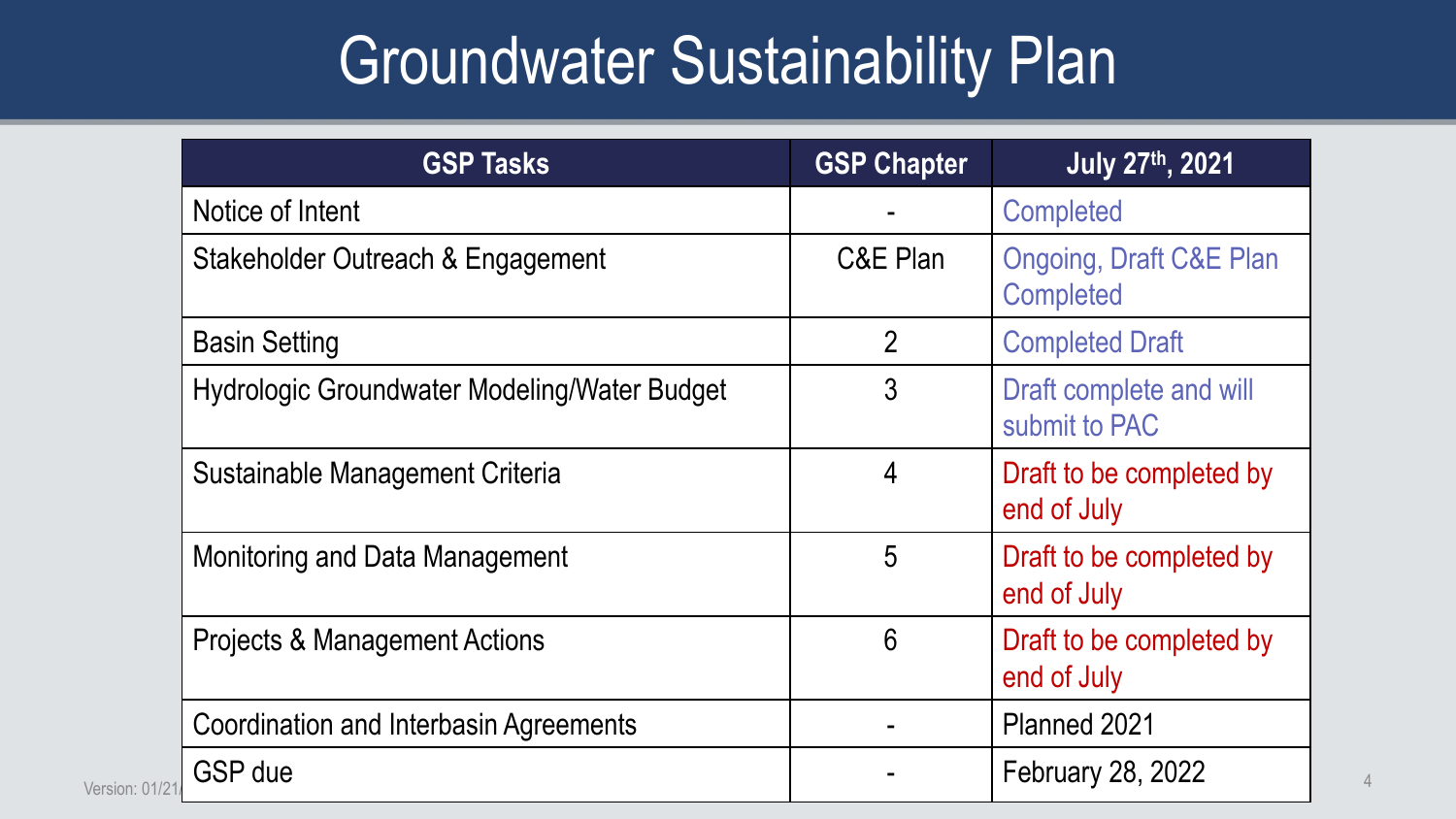# **Agenda**

- Groundwater Sustainability Plan (GSP):
	- Basin Setting
		- Water Budgets
		- Hydrographs
		- Deep Percolation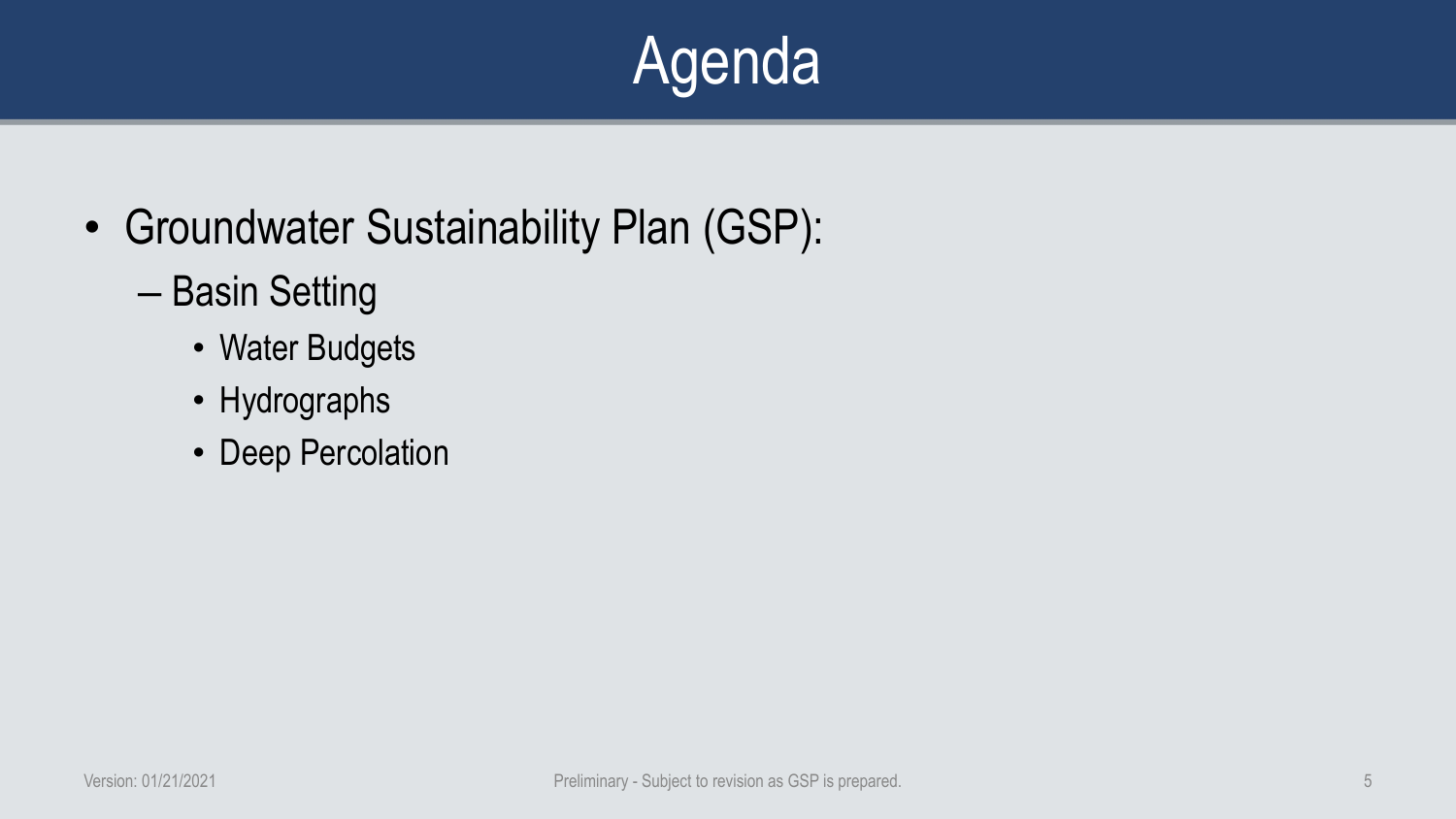# Water Budgets for Pleasant Valley GSP

#### • Sources of Groundwater Recharge

- Streamflow Seepage
- Groundwater Inflow
- Deep Percolation from Irrigation
- Sources of Groundwater Discharge
	- Pumpage
- Groundwater Outflow
- Change in Groundwater Storage
- Change in Annual Shallowest Water Level
- X Specific Yield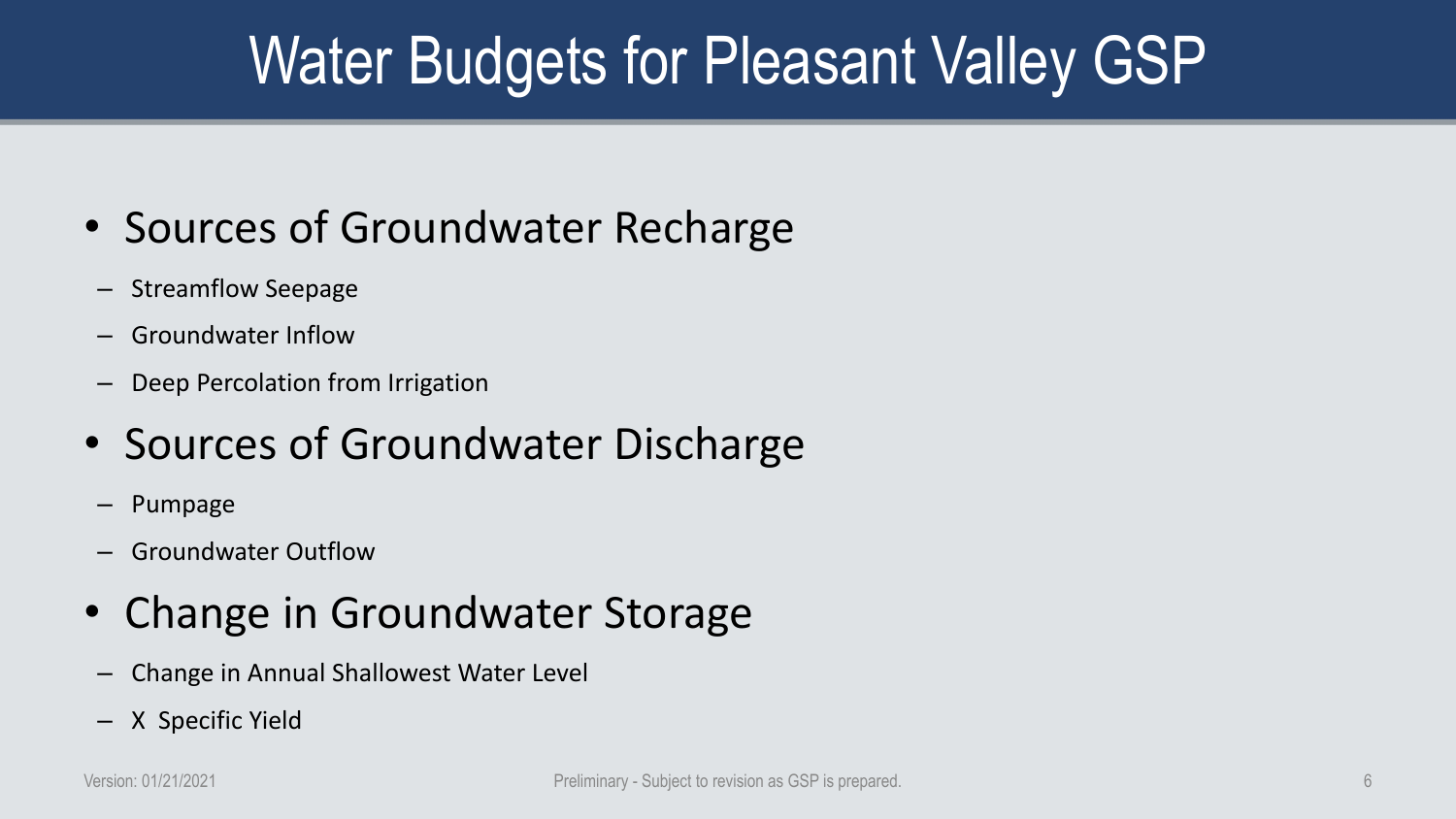### Historical Water-Level Hydrograph

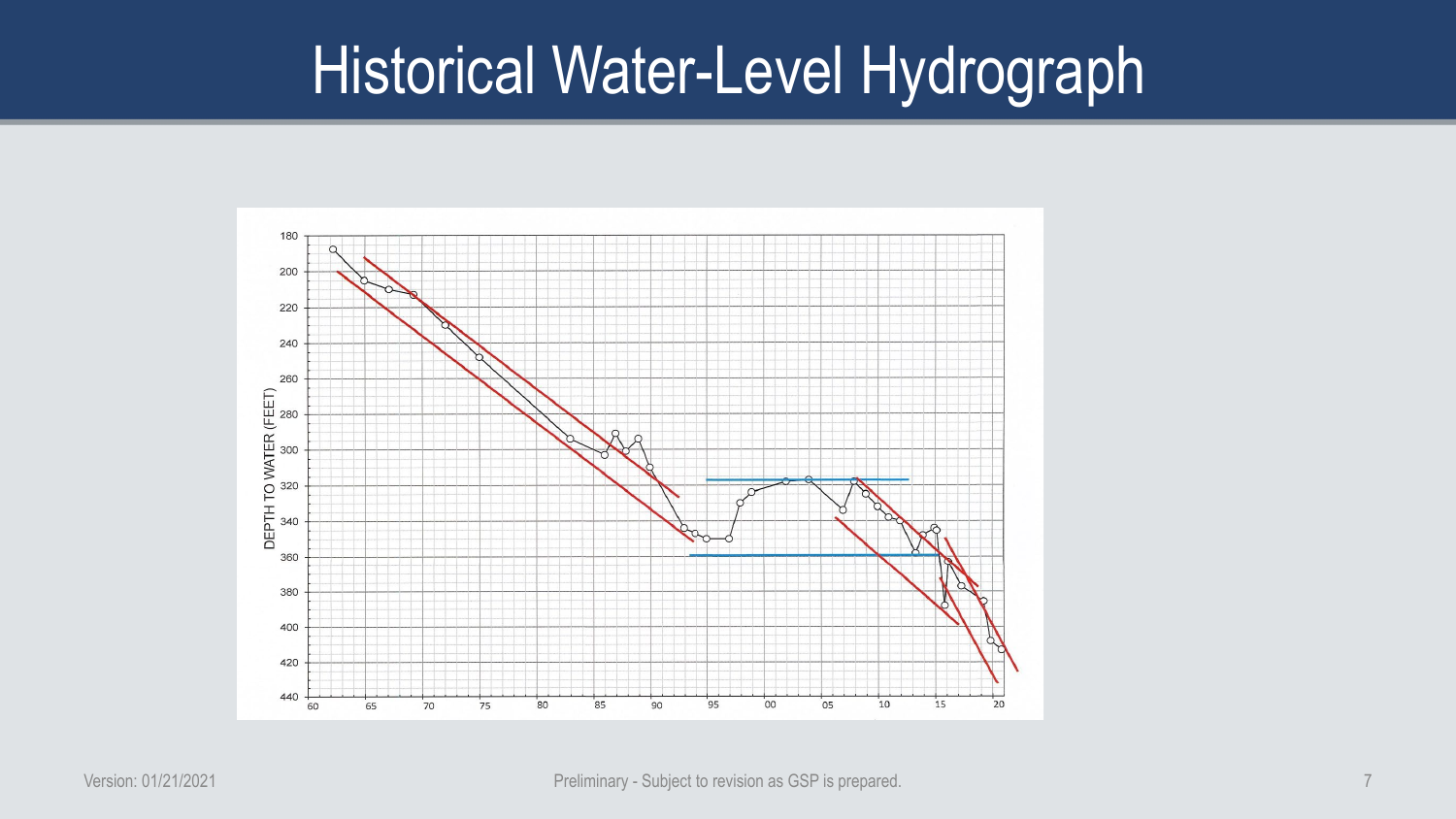### Historic Water Budget Periods

| <b>Period</b>             | <b>Pumpage</b><br>(AF/yr) | <b>Streamflow Recharge</b><br>(AF/yr) | <b>Deep Percolation</b><br><b>Reaching GW</b><br>(AF/yr) | <b>Ave Water-Level</b><br><b>Decline</b><br>(ft/yr) | <b>Change in Storage</b><br>(AF/yr) |
|---------------------------|---------------------------|---------------------------------------|----------------------------------------------------------|-----------------------------------------------------|-------------------------------------|
| 1937-45                   | 28,000                    | 22,000                                | 6,000                                                    | $\mathbf{0}$                                        | $\boldsymbol{0}$                    |
| 1945-51                   | 35,000                    | $\overline{0}$                        | 8,500                                                    | 5.3                                                 | $-26,500$                           |
| 1960 toMid-1980s          | 55,000                    | 16,000                                | 17,000                                                   | 6.2                                                 | $-28,000$                           |
| Early 1980s-Early<br>2005 | 35,000                    | 23,000                                | 12,000                                                   | $\pmb{0}$                                           | $\boldsymbol{0}$                    |
| 2006-17                   | 40,000                    | $\mathbf{0}$                          | 12,000                                                   | 5.3                                                 | $-24,000$                           |
| 2017-21                   | 56,000                    | 8,000                                 | 20,000                                                   | 10.0                                                | $-28,000$                           |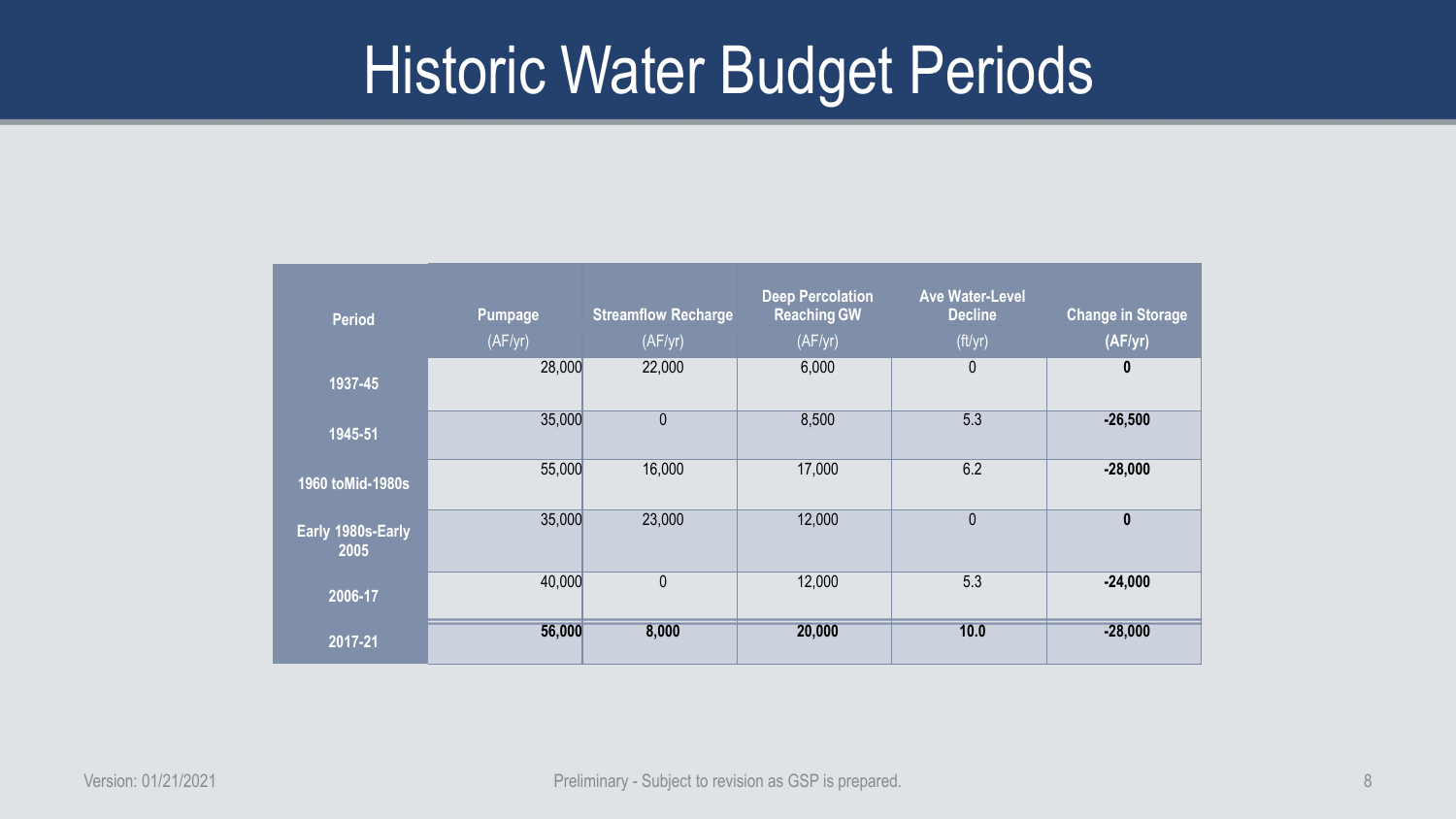There are two basic situations to consider when evaluating the rate of downward flow of deep percolation beneath irrigated lands.

• One is in an area that has been irrigated for many decades, perhaps up to a century or more. In this case, the subsurface deposits above the water level are expected to be at field capacity. When more water is added, such as from deep percolation, this added water will tend to move downward.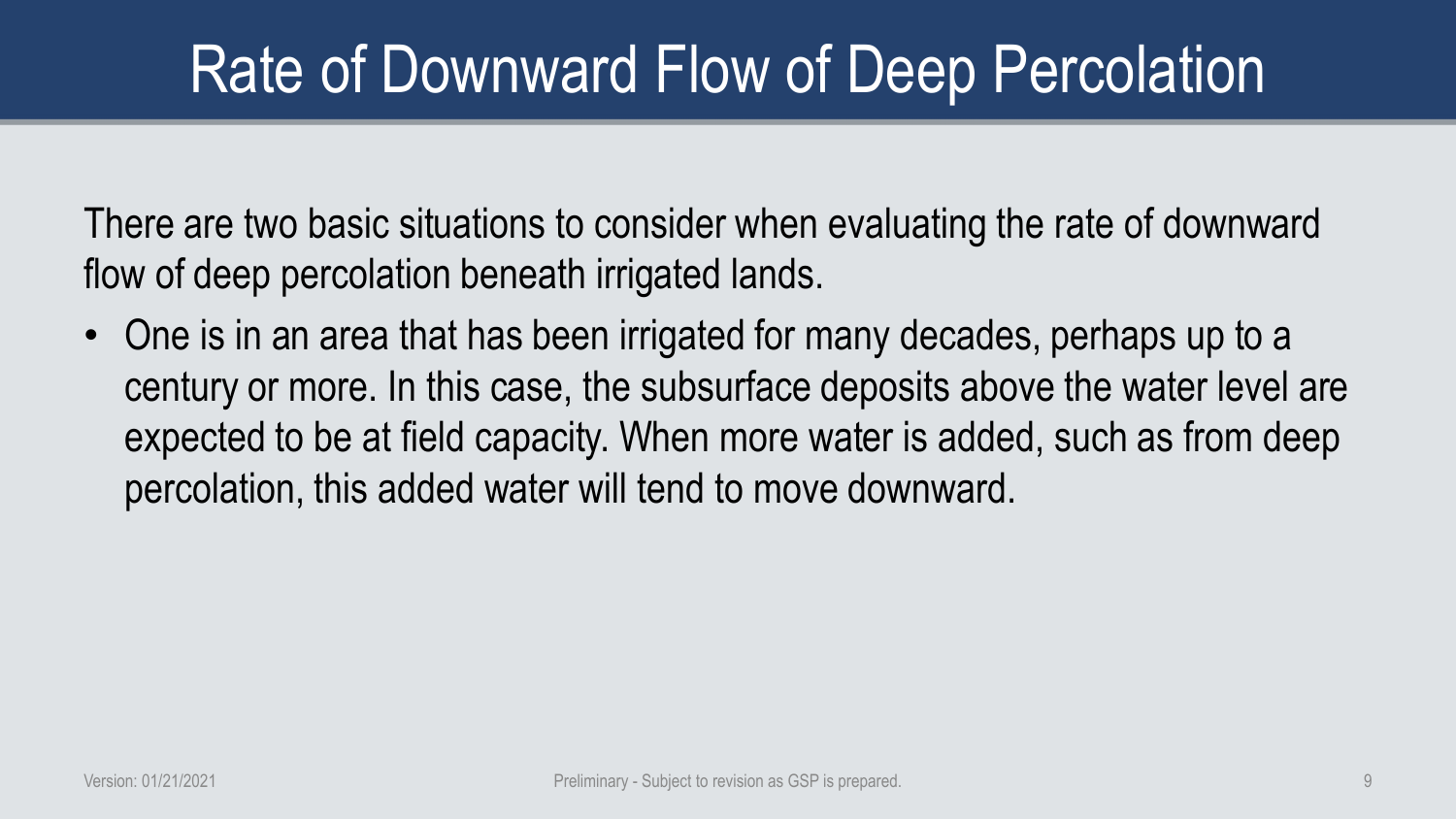• A second case is in areas not previously irrigated, such as arid lands that were newly developed for irrigation on the west side of the San Joaquin Valley, once aqueduct water became available. In this case, the subsurface deposits away from streams were indicated to be moisture deficient. When a source of water such as deep percolation is added, this moisture deficiency must first be satisfied, before downward movement can occur. That is, the moisture content would have to be raised from near the wilting point to the field capacity, before downward flow of deep percolation could occur. This situation results in longer travel time before the deep percolation reaches the groundwater level, than in areas that have been irrigated for many decades.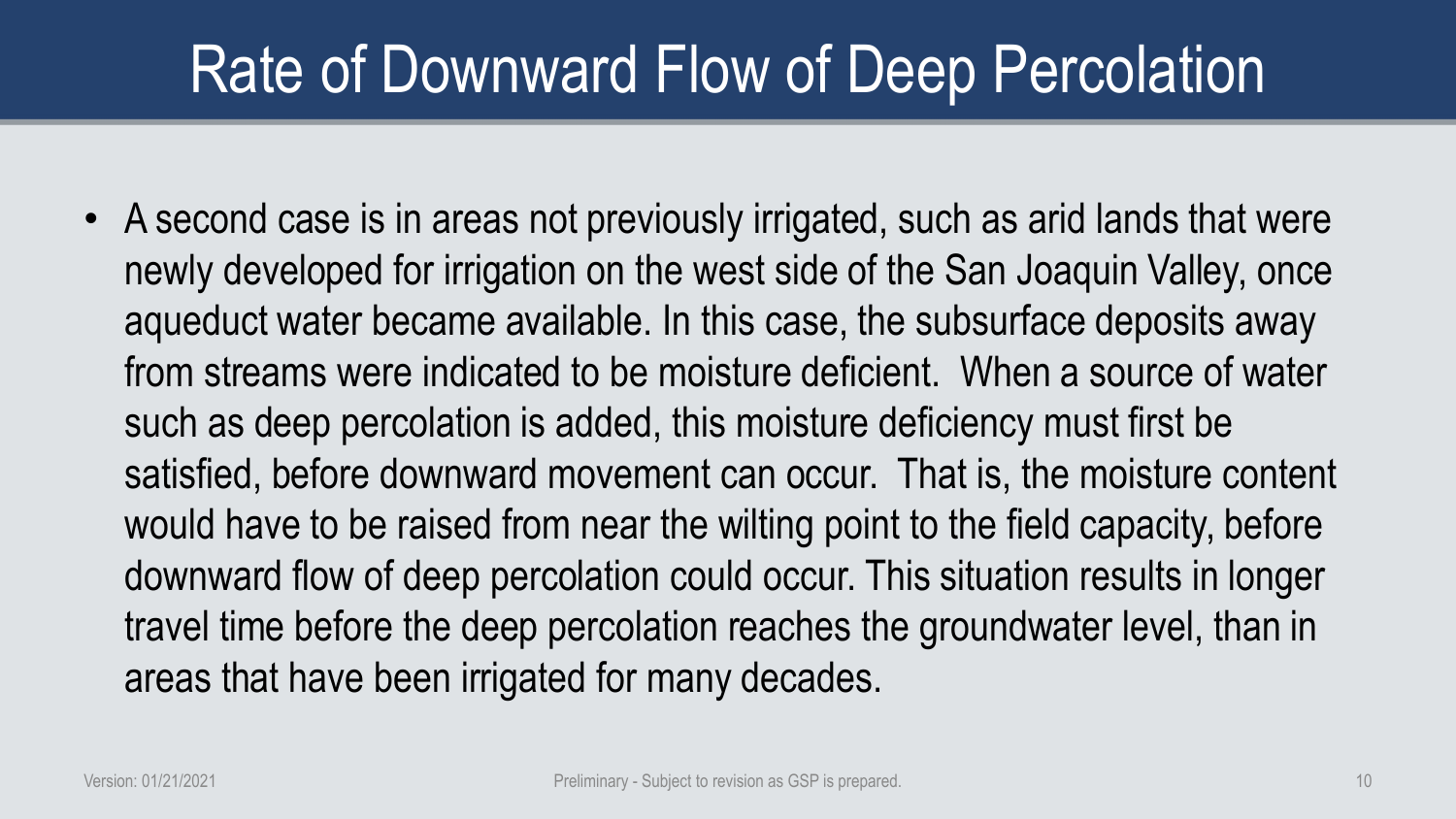- Field capacity is a soil scientist term, that is probably
- nearly equivalent to the specific yield, a term used by hydro geologists. The wilting point is another soil scientist term, that is probably nearly equivalent to specific retention, a term used by hydrogeologists.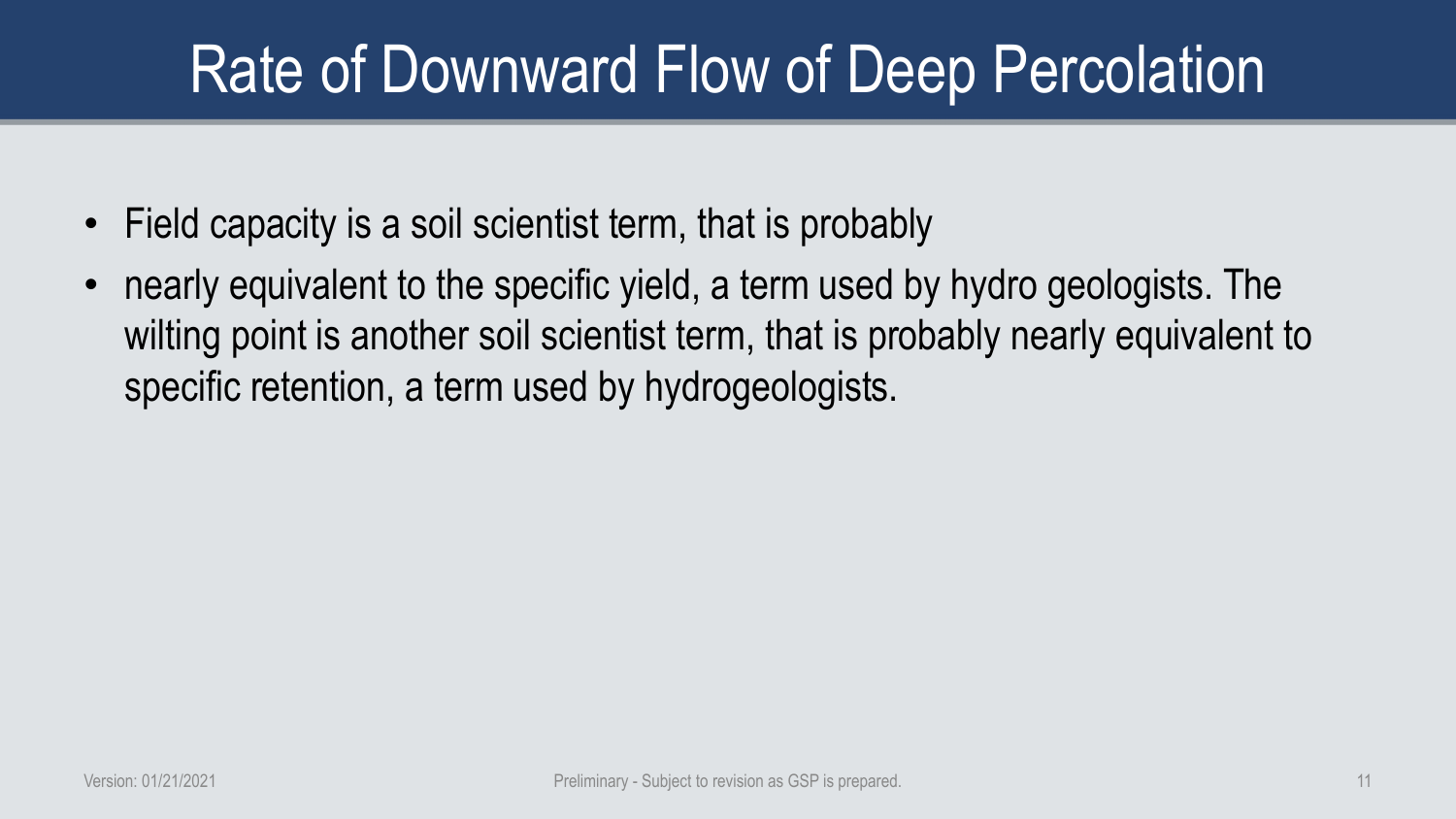#### East Side of the San Joaquin Valley

- In much of this area, fairly permeable deposits are present above the water level, which are often less than about 100 feet deep.
- The average specific yield of these deposits is about 15 percent. This means there is a storage space of about seven feet for each foot of downward percolating water. If the deposits above the water level are not saturated, then one foot per year of deep percolation would have to move downward at least seven feet. Thus the downward low rate of deep percolation would be at least about 10 feet per year.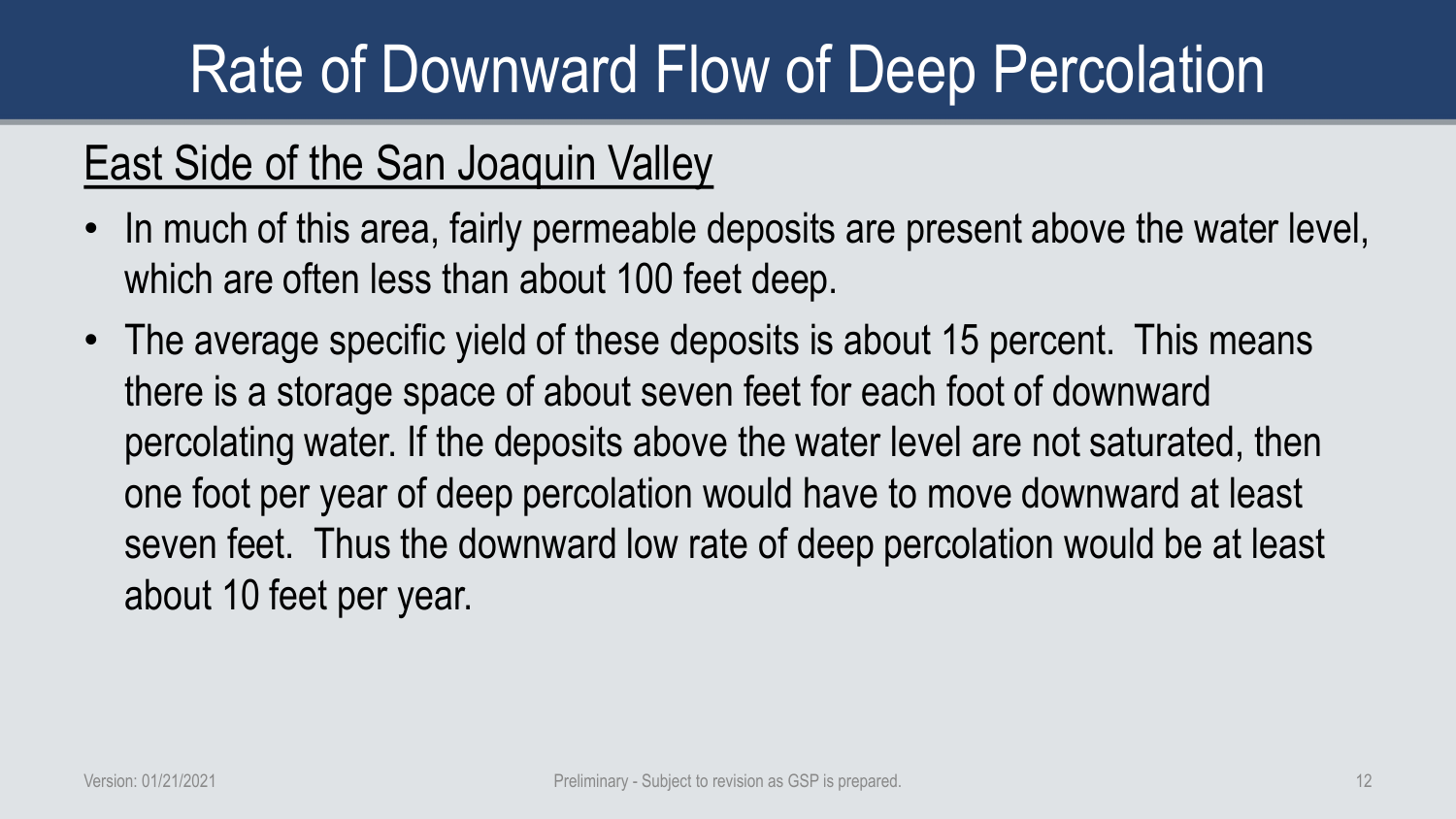#### East Side of the San Joaquin Valley

- There are two constituents in the deep percolation that can be used as tracers as part of the eastside areas. These are nitrate and DBCP. Fertilizer sources of nitrogen, such as anhydrous ammonia, began to be used by the early 1950's.
- DBCP was used to control nematodes, and began to be used by the late 1950's. Both of these constituents reached the groundwater. By the late 1970s, both of those that reached the groundwater, and were primarily present above a depth of about 250 feet. Thus for nitrate, a rate of downward flow of deep percolation was at least 250 feet divided by 25 years, or 10 feet per year. For DBCP, a rate of downward flow of about 250 feet in 20 years, or 12.5 feet per year was apparent.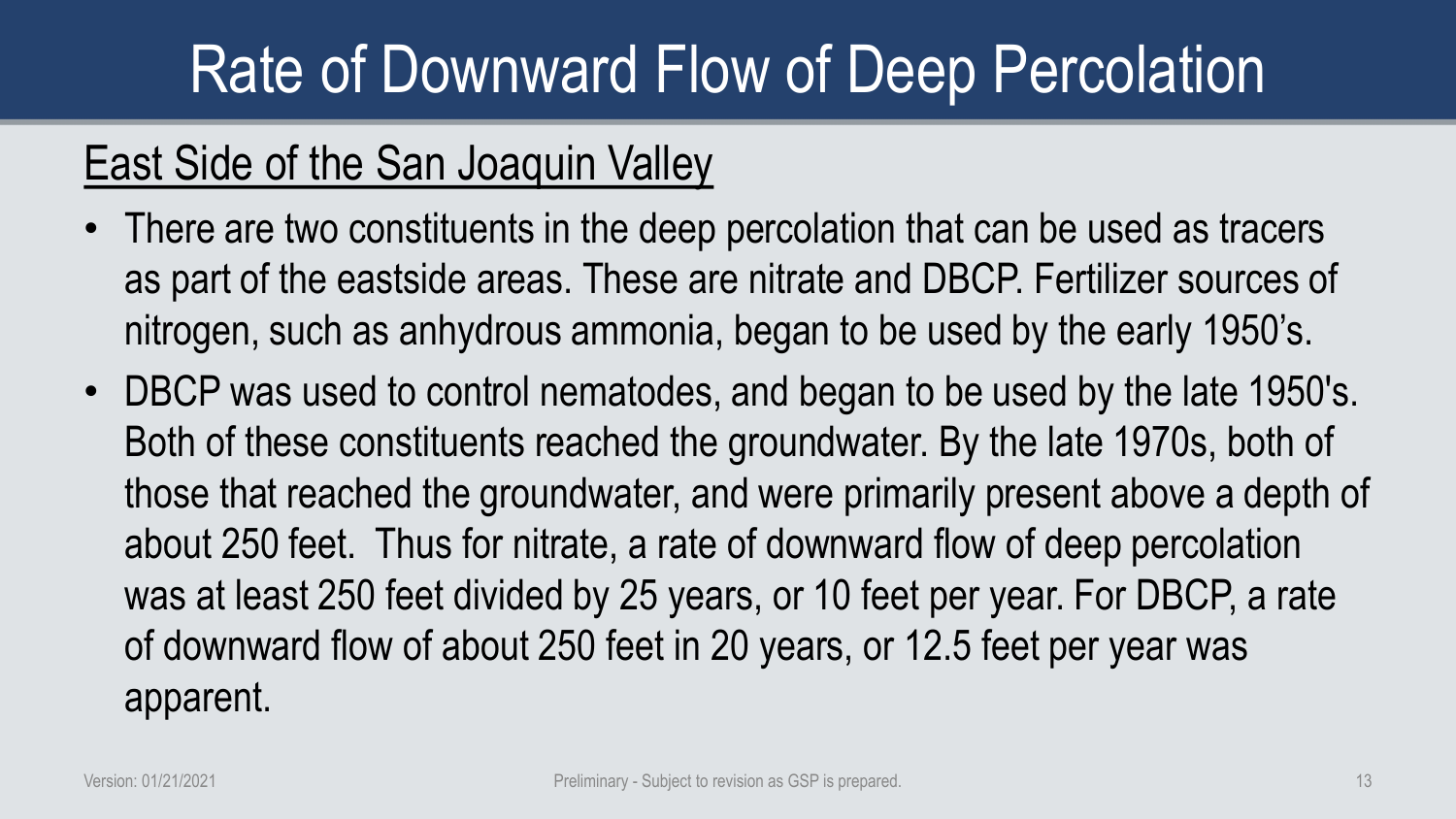#### East Side of the San Joaquin Valley

- In summary, for the east side of the San Joaquin Valley in Fresno County, deep percolation beneath irrigated lands probably takes an average of about 7 years to move to a depth of about 50 feet, or an average of about 15 years to move to a depth of 100 feet.
- An interesting evaluation of deep percolation was done in 1968 by The California Department of Water Resources in the Delano-McFarland area. High nitrate concentrations in the groundwater as of the late 1960's were attributed to large water-level rises following the importation of Friant-Kern Canal water to the area, beginning in the 1950s. The increases in nitrate concentrations were attributed to the interception of downward moving deep percolation by the rising groundwater levels, which in some cases rose by more than 200 feet. Version: 01/21/2021 **Preliminary - Subject to revision as GSP** is prepared. 14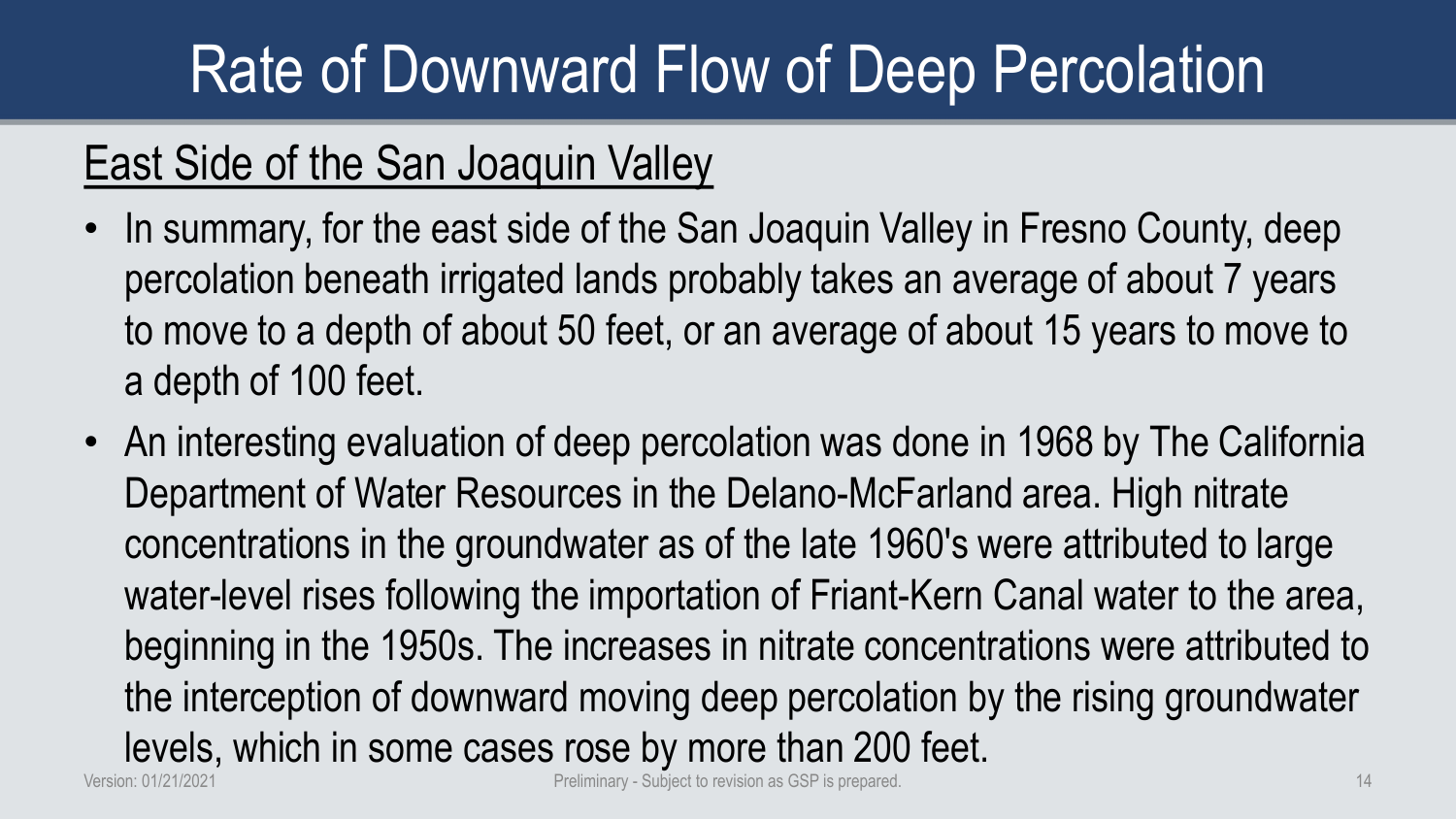#### Arizona Studies

• In central southern Arizona, water-level declines in basins where only groundwater was available for irrigation ranged from about 15 to 20 feet per year. Sampling of irrigation well water in these areas generally indicated no influence of deep percolation. The irrigation wells were generally perforated over intervals that exceeded 400 feet. However, sampling of cascading water (water entering the well from openings above the water level) indicated an influence of deep percolation (the salinity was about triple that of the water pumped from the well). This deep percolation many have moved only about half or two-thirds of the way to the water level since irrigation began. In this situation, the water level was apparently falling at a faster rate than the deep percolation was moving downward. Thus most of the deep percolation had not reached the groundwater level.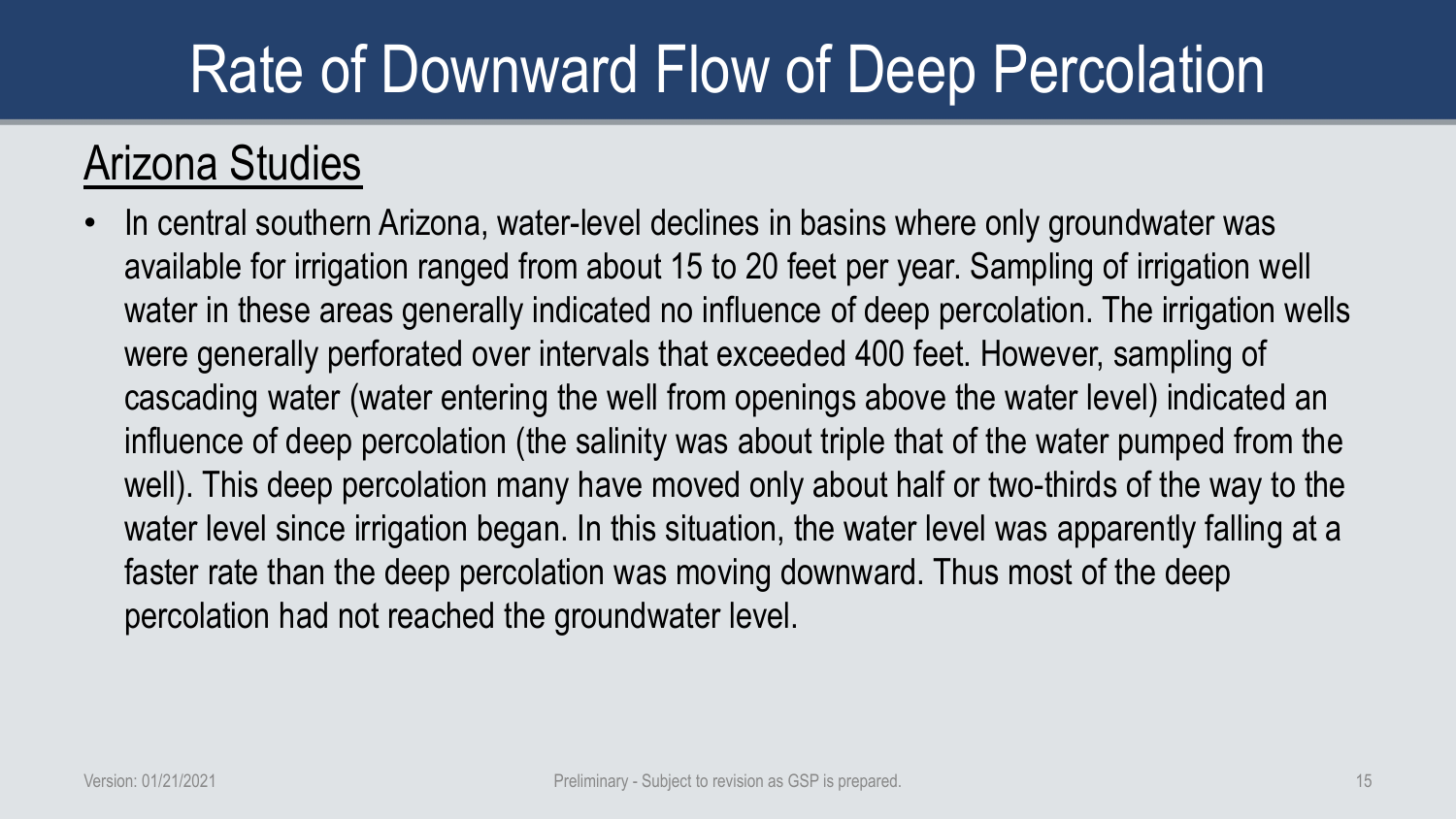#### Arizona Studies

• Monitoring of deep percolation was accomplished in the Salt River Valley of central Arizona in the mid 1970s. This area had been irrigated for more than a century, and a lot of deep percolation has reached the groundwater. Both samples of cascading water and samples from specially installed shallow moni tor wells were collected and analyzed. The deep percolation (away from canals) had TDS concentrations about three times greater than that of the applied water, consistent with an average irrigation efficiency at the time of about 67 percent. Notably, the primary chemical constituents in the applied water were sodium and chloride, neither of which tends to be removed from solution by precipitation.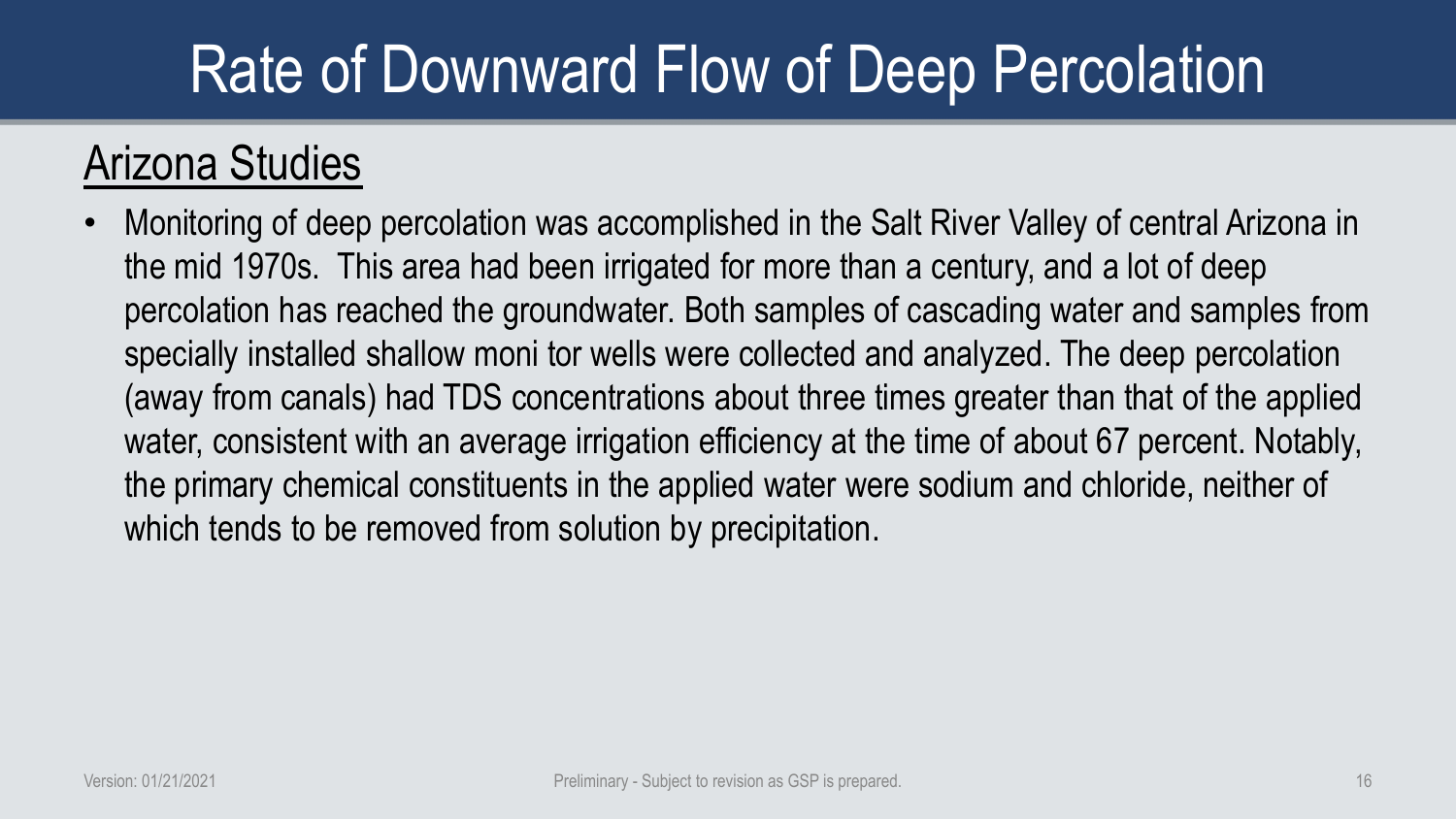$Irrigation$  Efficiency  $=$ Consumptive Use of Applied Water *Applied Water* 

- Furrow Irrigation 50%
- Sprinkler Irrigation 67%
- Drip Irrigation 85%
- If all of the salt constituents in the applied water are not subject to a net precipitation (removal from solution} in the topsoil and vadose zone, then the deep percolation would contain all of the salts in the applied water.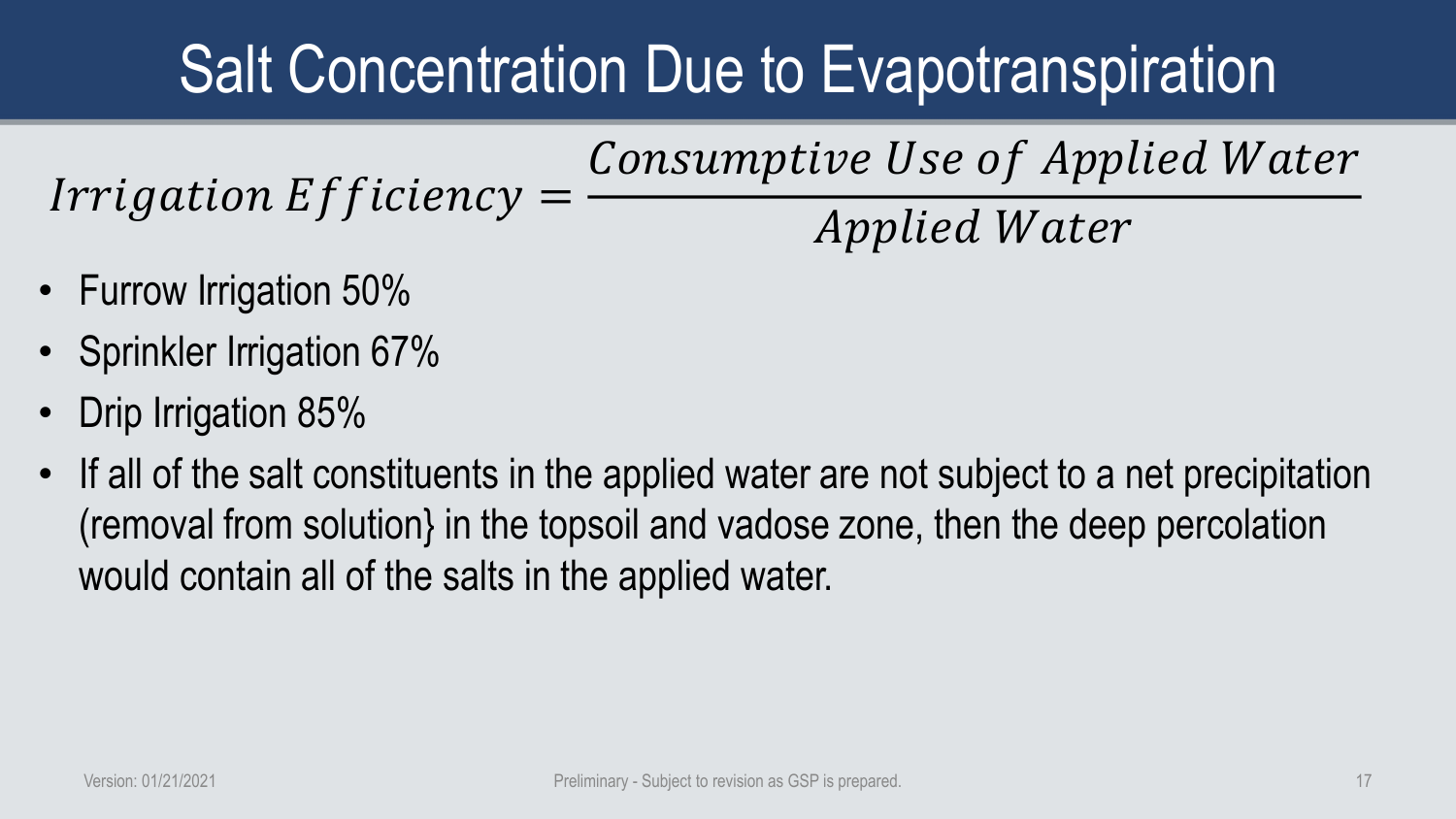- If all of the salt constituents in the applied water are not subject to a net precipitation (removal from solution} in the topsoil and vadose zone, then the deep percolation would contain all of the salts in the applied water.
- A salt concentration occurs because these salts then are in a smaller volume of water in the deep percolation, compared to in the applied water.
- For a 50% irrigation efficiency, the TDS concentration in the deep percolation would be double the TDS concentration in the applied water.
- For a 67% irrigation efficiency, the TDS concentration in the deep percolation would be triple the TDS concentration in the applied water.
- For an 85% irrigation efficiency, the TDS concentration in the deep percolation would be 8.5 times the TDS concentration in the applied water.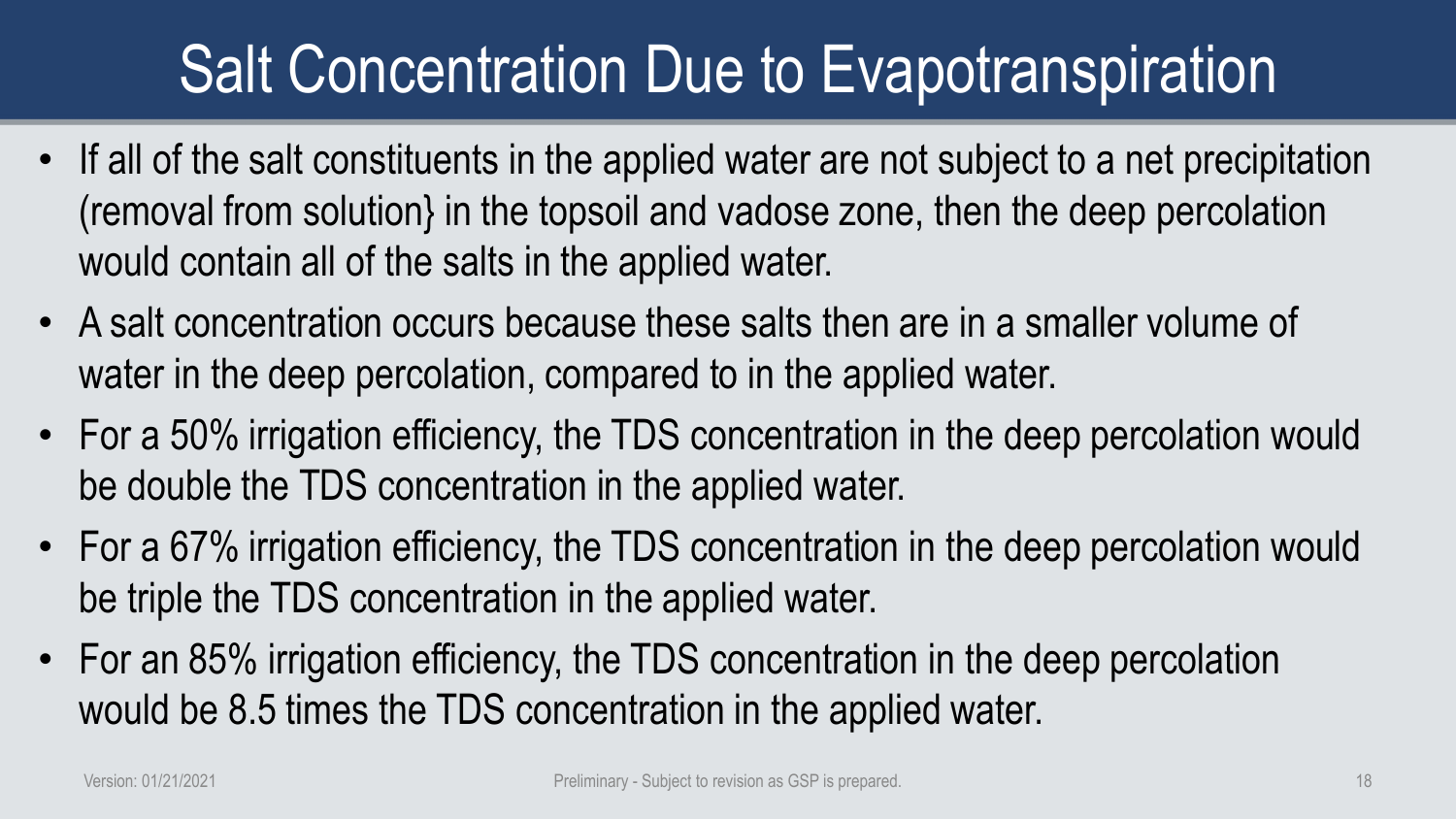- If the average TDS concentration in well water in Pleasant Valley is 1,500 mg/1, then the TDS concentration in deep percolation from sprinkler irrigated lands would be 4,500 mg/1. For drip irrigation, the TDS in the deep percolation would be almost 13,000 mg/1.
- However, not all of the cations and anions in the applied water are considered 100 percent mobile in the topsoil and vadose zone. In particular, calcium and bicarbonate can be precipitated from solution and become solid calcium carbonate.
- This could occur during drying out periods between irrigation periods. All of this removed calcium carbonate may not re-enter solution during subsequent irrigation events.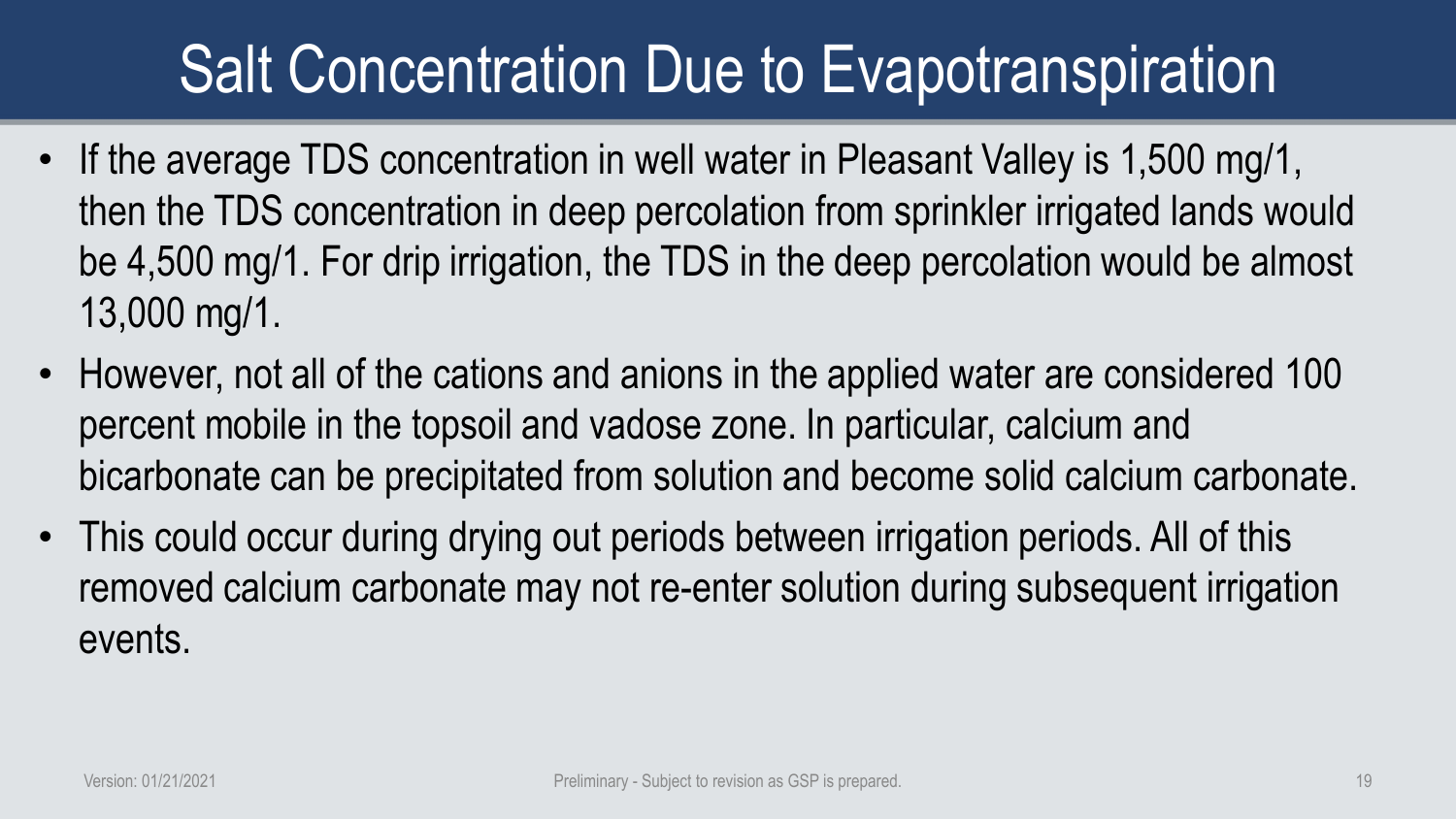- Calcium and sulfate can also precipitate from solution and become solid gypsum. This could also occur during drying out periods between irrigation periods. All of this gypsum may not re-enter solution during subsequent irrigation events.
- The U.S. Salinity Laboratory in Riverside has conducted a substantial amount of research on irrigation and deep percolation.
- Because of the expected eventual TDS increases in the groundwater, as more and more deep percolation reaches the groundwater, it is recommended that a monitoring program be developed to evaluate this process in more detail.
- It would appear that TDS concentrations of at least 4,500 mg/l would readily have occurred in deep percolation in Pleasant Valley. However, greater increases in TDS would at least partly be controlled by salt precipitation.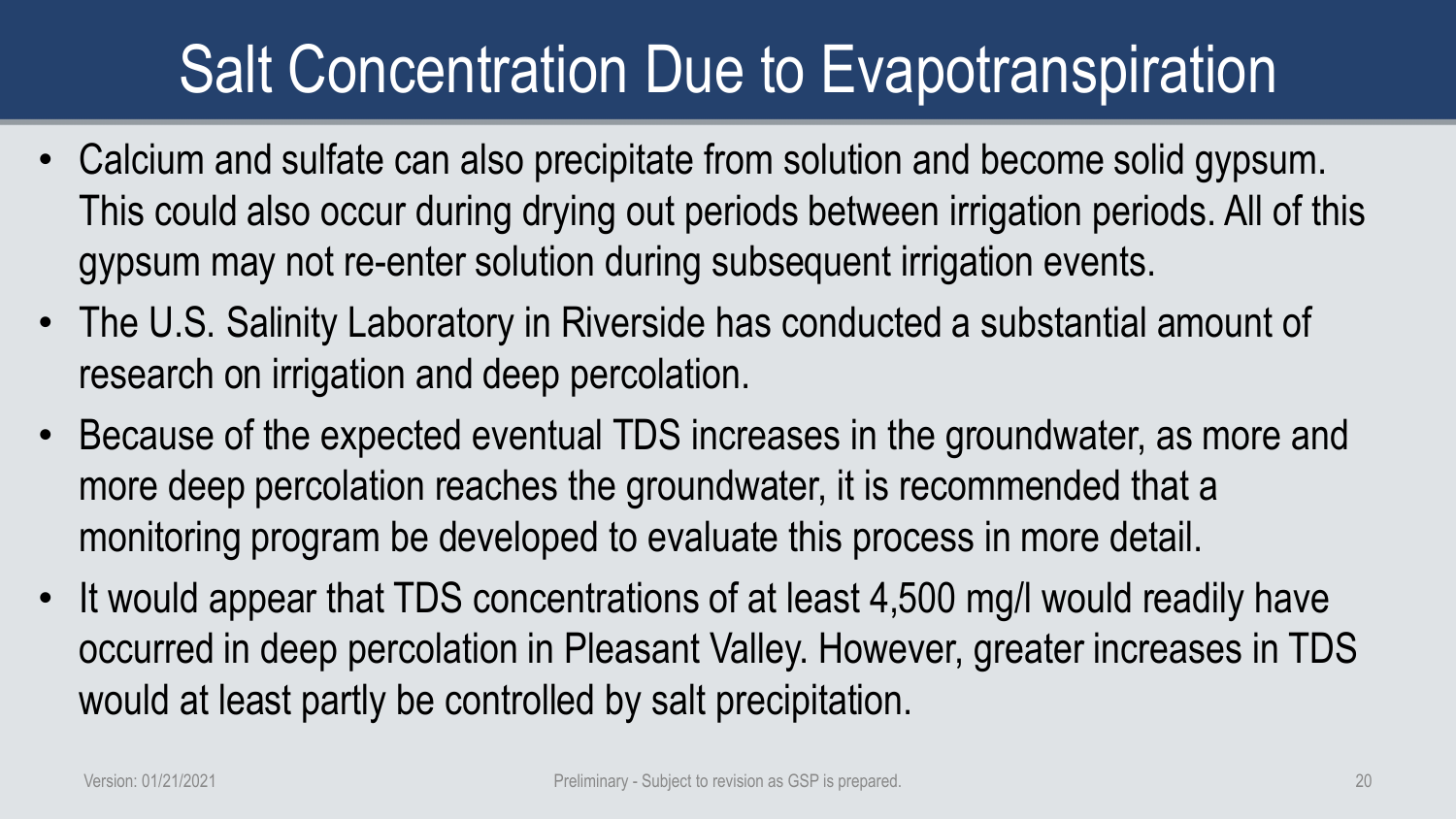# Mixing of Deep Percolation with Groundwater

• Most irrigation wells in Pleasant Valley are perforated oppo site at least several hundred feet of saturated deposits. Once the deep percolation reaches the groundwater, it is not expected to mix with all of this groundwater, but rather to reside in the upper part of the aquifer, probably within the uppermost 100 feet or so of the water level. Sampling of water from irrigation wells represents a mixture of water from many permeable layers of alluvium at different depths that are tapped by the wells. Because the deep percolation would be present only in the upper part of the aquifer, increases in TDS concentrations due to deep percolation would be difficult to detect by supply well sampling. However, information on deep percolation in the vadose zone (above the water table) can be obtained by analyzing water samples from cascading wells.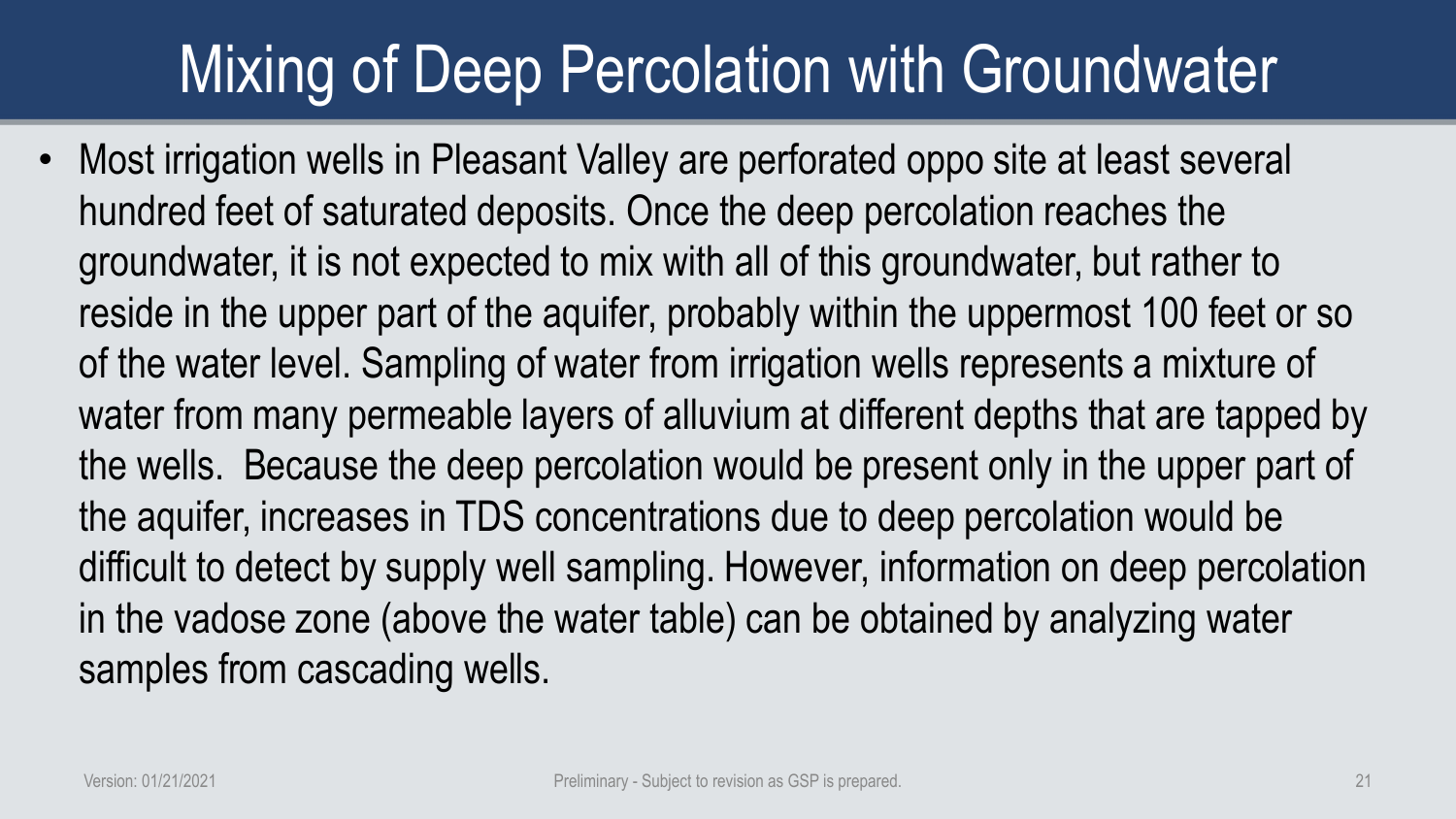# Mixing of Deep Percolation with Groundwater

• Cascading water occurs when water trapped above clay or other low permeability layers enters shallow perforations or other opening above the water level, then falls down inside the casing to the water level. Samples of this water can be obtained when the pump is removed by bailing water from the well below where the water enters the casing. In addition, shallow monitor wells can be installed, tapping groundwater within about 30 feet of the water level.